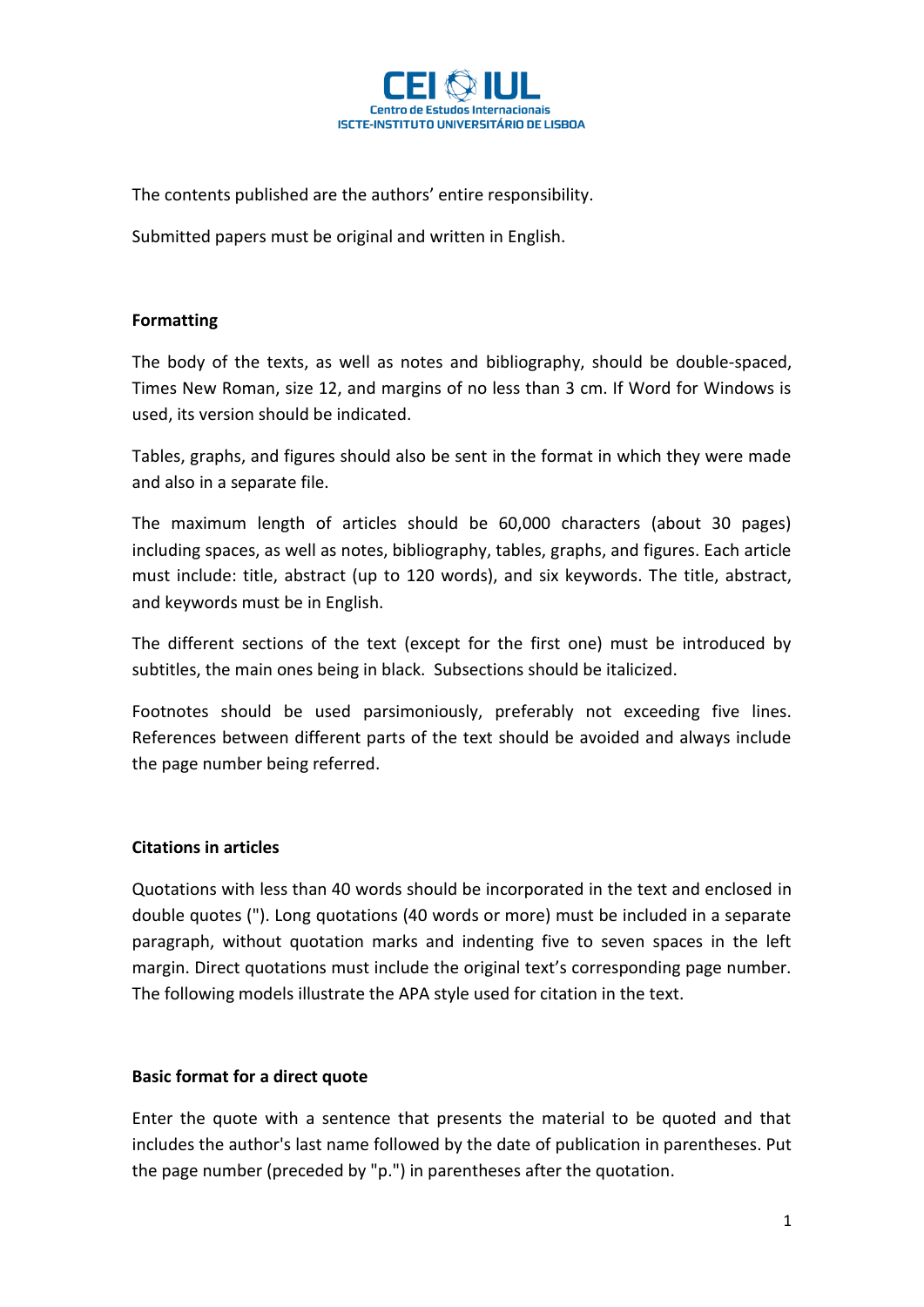

E.g.: As Enzensberger (1994) would have us believe, over nothing at all. "What gives today's civil wars a new and terrifying slant is the fact that they are waged without stakes on either side, that they are wars about nothing at all" (p.30)

If the phrase introducing the material being quoted does not name the author, include the author's last name, year and page number in parentheses after the quotation. Use commas between items in parentheses: (Enzensberger, 1994, p.30).

# **Basic format for an indirect quotation**

Include the author's last name and date in the sentence that presents the material to be quoted, or in parentheses following the citation. The page number is not required for an indirect quotation but should be included, since it helps readers to find the passage in the original work.

E.g. (1): Segundo Olivier de Sardan (1998, p.39), em França, a socioan- tropologia do desenvolvimento iniciou-se com alguns alunos de Balandier.

E.g. (2): Pelo seu lado, a "tradição" não é apenas algo de estático e intangível, mas antes resultado de negociações dinâmicas que permitem a permanência de referentes ao longo dos tempos (Amselle, 1990, p.61)

### **Texts by two authors**

Name both authors in the sentence that presents the material to be quoted or include them in parentheses each time you cite the work. In parentheses, use "&" between the authors' names; in the text, use "and "(in English):

E.g. (1): Concordamos com Medick e Sabean (1988) quando estes referem que já é tempo de se ultrapassar a dicotomia nítida que opõe factores objectivos, materiais, estruturais ou institucionais a factores subjectivos, culturais, simbólicos ou emocionais (p. 2).

E.g. (2): As emoções são socialmente construídas e não são apenas a expressão da experiência, são também os determinantes da experiência e da prática (Medick & Sabean, 1988, p. 2).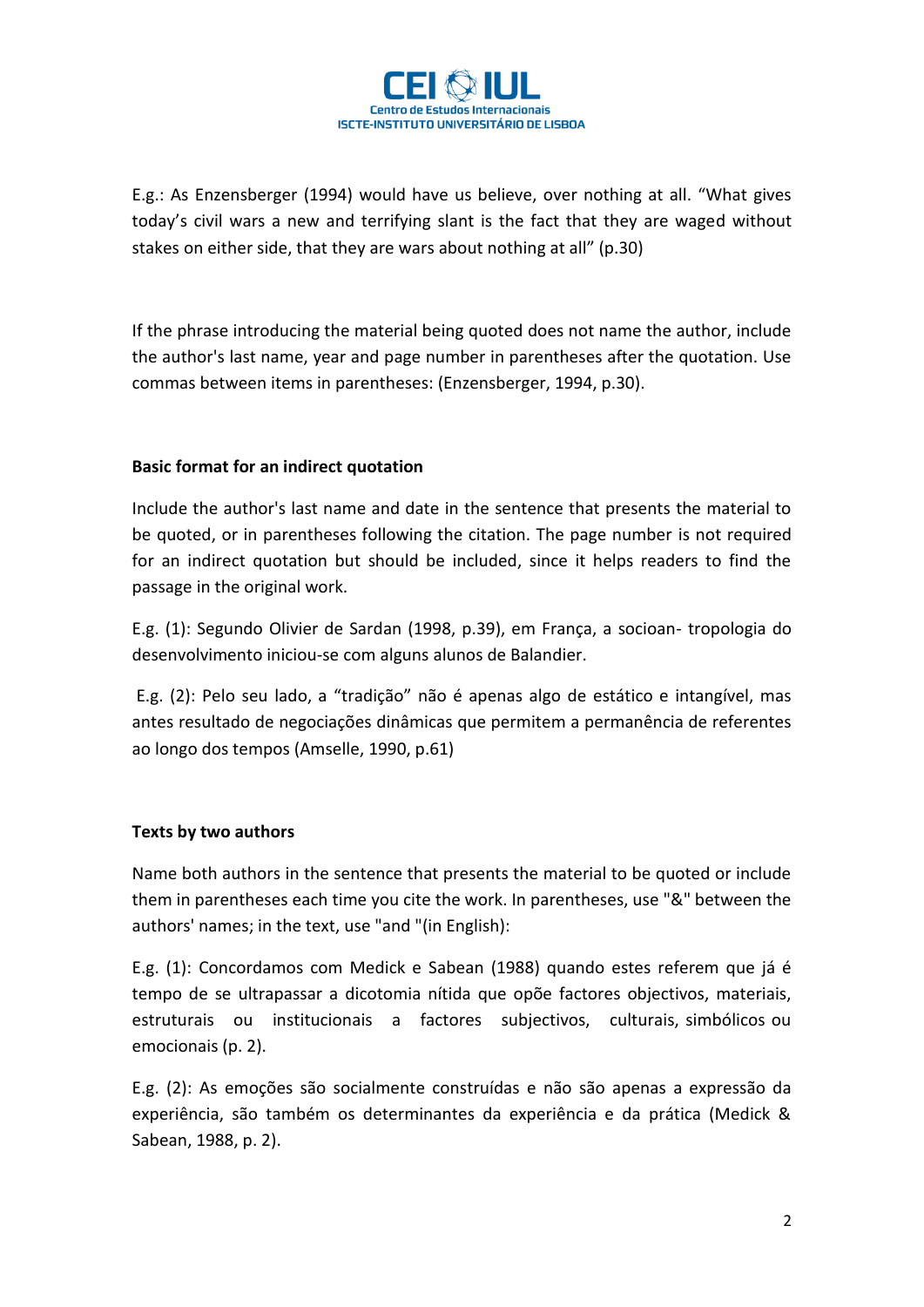

## **Texts by three to five authors**

Identify all authors in the phrase introducing the material to be quoted or between brackets the first time you cite the source.

E.g.: takes into consideration the fact that we plot and live our lives in changing sociopolitical environments and thus enables us to focus on the relationship between what is happening with and within structures (Beck, Bonns & Lau, 2003, p. 3).

In subsequent citations, use the first author's name followed by "et al." in the phrase introducing the material to be quoted, or within brackets.

E.g.: It grants us a view of praxis (Beck et al., 2003).

## **Texts by six or more authors**

Use only the first author's name followed by "et al." in the signal phrase or in parentheses

E.g.: Uma análise contextual operacionalizada a partir do conceito de comunidades de leitura levanta questões sobre a existência de uma única narrativa da modernização (Brasão et al., 2009).

### **Author unknown**

If the author is unknown, report the text's title in the phrase presenting the material to be quoted or include the first words of the item's title in the reference list (usually the title) and year. Titles of articles and chapters are placed in quotes and titles of books, periodicals, pamphlets or reports, in italics.

E.g.: O Conselho dos Guineenses da Diáspora para Desenvolvimento e Paz mobilizou cerca de trezentas pessoas numa manifestação contra a guerra, em que foram ouvidos apelos à retirada das tropas do Senegal e da Guiné Conacri ("Manifestação em Lisboa", 1998).

Note: In the rare case when "Anonymous" is specified as the author, mention it as a real name (Anonymous, 2001). In the list of references, also include "anonymous" as the author.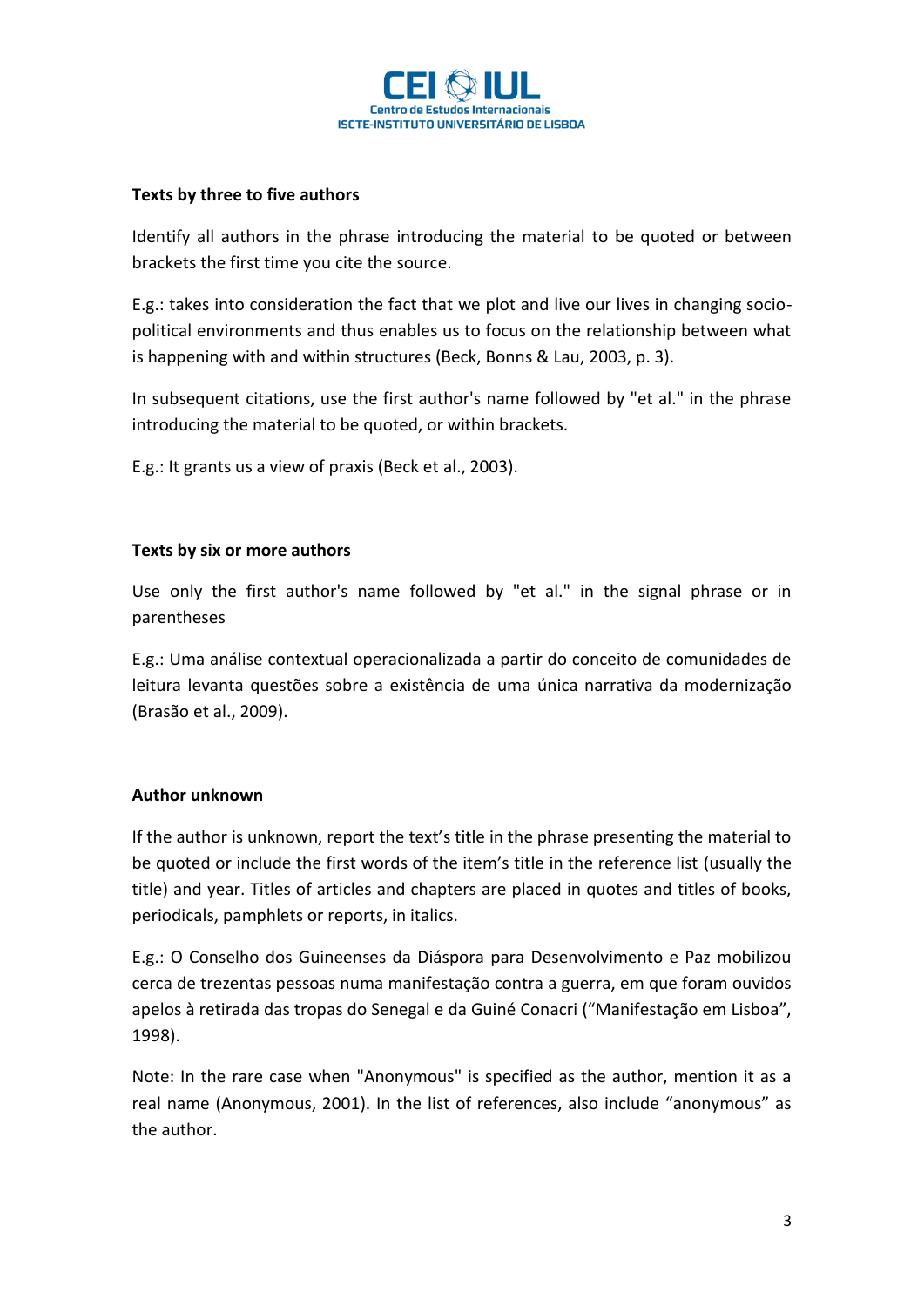

#### **Organization as author**

If the author is a government agency or other corporate organization (corporations, associations, research groups) use the name of the organization in the phrase that presents the material to be quoted, or in brackets the first time you cite the source.

E.g.: De acordo com o Governo Provincial de Cabinda (1997) o principal espaço geográfico é o meio rural e os bairros periurbanos e suburbanos da cidade (p. 4).

If the organization you are citing has a familiar abbreviation, you can include it in brackets the first time you cite the source and use the abbreviation alone in later citations.

E.g.: First quote: (Programa das Nações Unidas para o Desenvolvimento [PNUD], 1997). Citações Posteriores: (PNUD, 1997)

#### **Two or more texts in the same parentheses**

List two or more texts by different authors that are cited in the same parentheses in alphabetical order by first author's surname, separated by a semicolon.

E.g.: This article will shed new light on the mobilization of urban youth in West

Africa (cf. Abdulla, 1997; Bangura, 1997; Utas, 2003; Vigh, 2003, 2006).

#### **Authors with the same surname**

To avoid confusion, please indicate the initials of the first author's name in every citation of the text, even if the year of publication is different.

E.g.: Research by E. Smith (1989) revealed that . . .

### **Individual statements**

Interviews, letters, memoranda, electronic communications (emails/discussion groups) and others should be cited as follows: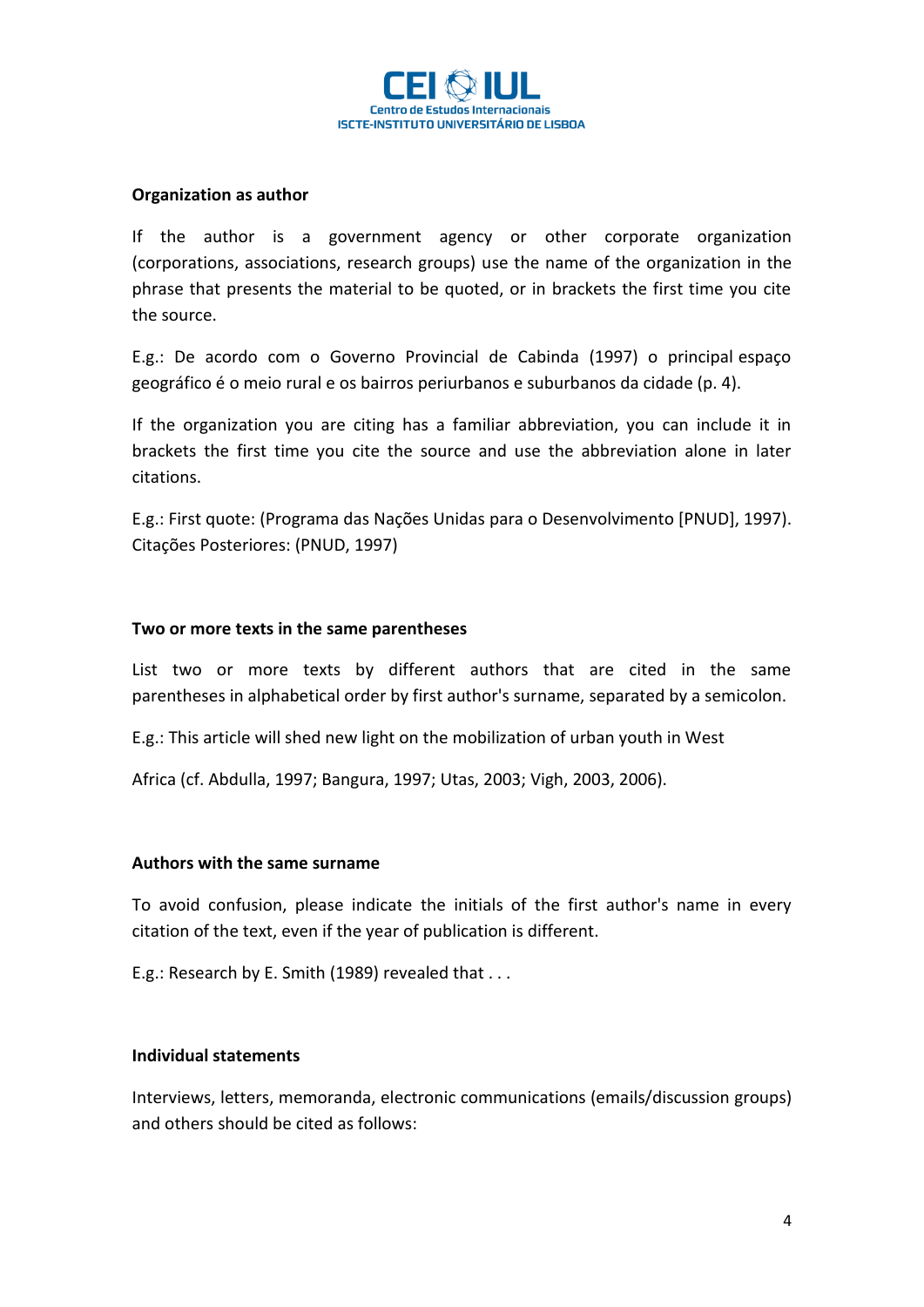

"Richard Pankhurst continues to publish "furiously" on all aspects relating to the history of Ethiopia, completely immune to the criticisms that have been reported (I. Boavida, individual statement, December 10, 2010)."

Do not include individual statements in your reference list.

## **Electronic Documents**

When possible, cite an electronic document cites as any other document (authordate)

E. g.: González de la Rocha e Grinspun (2001) e Deborah Potts (1997) estão de acordo em afirmar que estratégias de sobrevivência que implicam a redução ou a eliminação de despesas não essenciais.

Electronic sources may lack authors' names or dates. In addition, they may lack page numbers (required in some citations). The APA's guidelines for sources without authors' names, dates or page numbers are as follows:

### **Author unknown**

If the author is unknown, report the title phrase in presenting the material to be quoted or indicate the first words of the title of the item in the reference list (usually the title) and year.

E.g.: De acordo com um artigo do Diário de Notícias, os manifestantes apelaram à paz, lançando uma coroa de flores ao Tejo, e queimaram uma bandeira do Senegal, pedindo a retirada das tropas estrangeiras do território guineense ("Manifestação em Lisboa", 1998).

### **Date unknown**

When the date is unknown, use the abbreviation "n.d." (for "no date"):

E.g.: No Brasil, os discursos dos líderes de associações como a Frente Negra evidenciavam o cariz social das actividades desenvolvidas, procurando a integração socioeconómica da população negra através da "educação colectiva" (Barata, n.d.).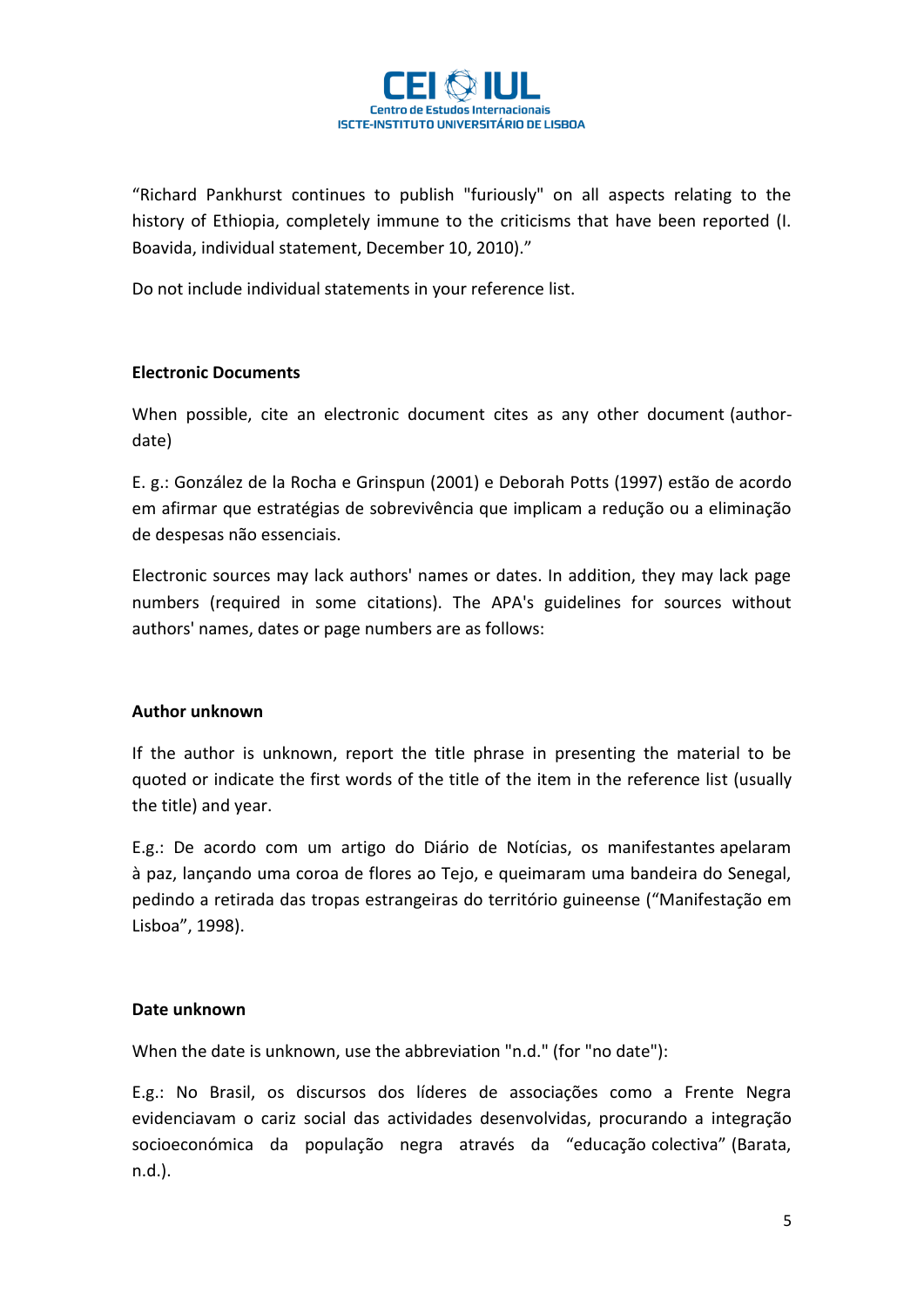

### **Unnumbered pages**

APA usually requires page numbers for direct quotations and recommends them for long indirect quotations. When an electronic source lacks consistent page numbers, citations should include - if possible - information that will help readers find the passage quoted.

When an electronic document has numbered paragraphs, use the paragraph number preceded by the ¶ symbol or the word "for." (Hall, 2001, ¶ 5) or (Hall,

2001, para. 5). If the numbered paragraphs or pages are not supplied and the original source contains titles, cite the appropriate heading and indicate which paragraph under this title you are working on.

E.g.: Segundo Vircoulon (2010), que não antevê soluções rápidas para o problema de Kivu, seria razoável incluir todos os envolvidos numa abordagem mais alargada: "There should be an open regional dialogue through the Communauté Economique des Pays des Grand Lacs, including civil society organisations, to focus on economic issues, land use and population movements" (secção Everyone in, para. 1).

Note: Electronic files that use the portable document format (PDF) often have consistent page numbers. For such sources, refer to the page number in the citation.

### **Indirect source**

If you use a source that was quoted in another source (a secondary one), name the original source in the phrase introducing the material to be named. List the secondary source in the reference list and include it in your direct quote, preceded by the words "as quoted in " ("como citado em"). In the following example, Berliner and Sarró are the secondary source:

E.g.: Vários são os autores que criticam a abordagem cognitivista aos processos de aprendizagem. Entre eles, Christina Toren procura ultrapassar a dicotomia mente/corpo e apela a uma reformulação da noção de pessoa em que a mente, longe de ser apenas uma estrutura biológica, é informada pelas relações que o indivíduo estabelece ao longo da vida: "[M]ind is a function of the whole person that is constituted over time in intersubjective relations with others in the environing world" (como citado em Berliner & Sarró, 2007, p. 11).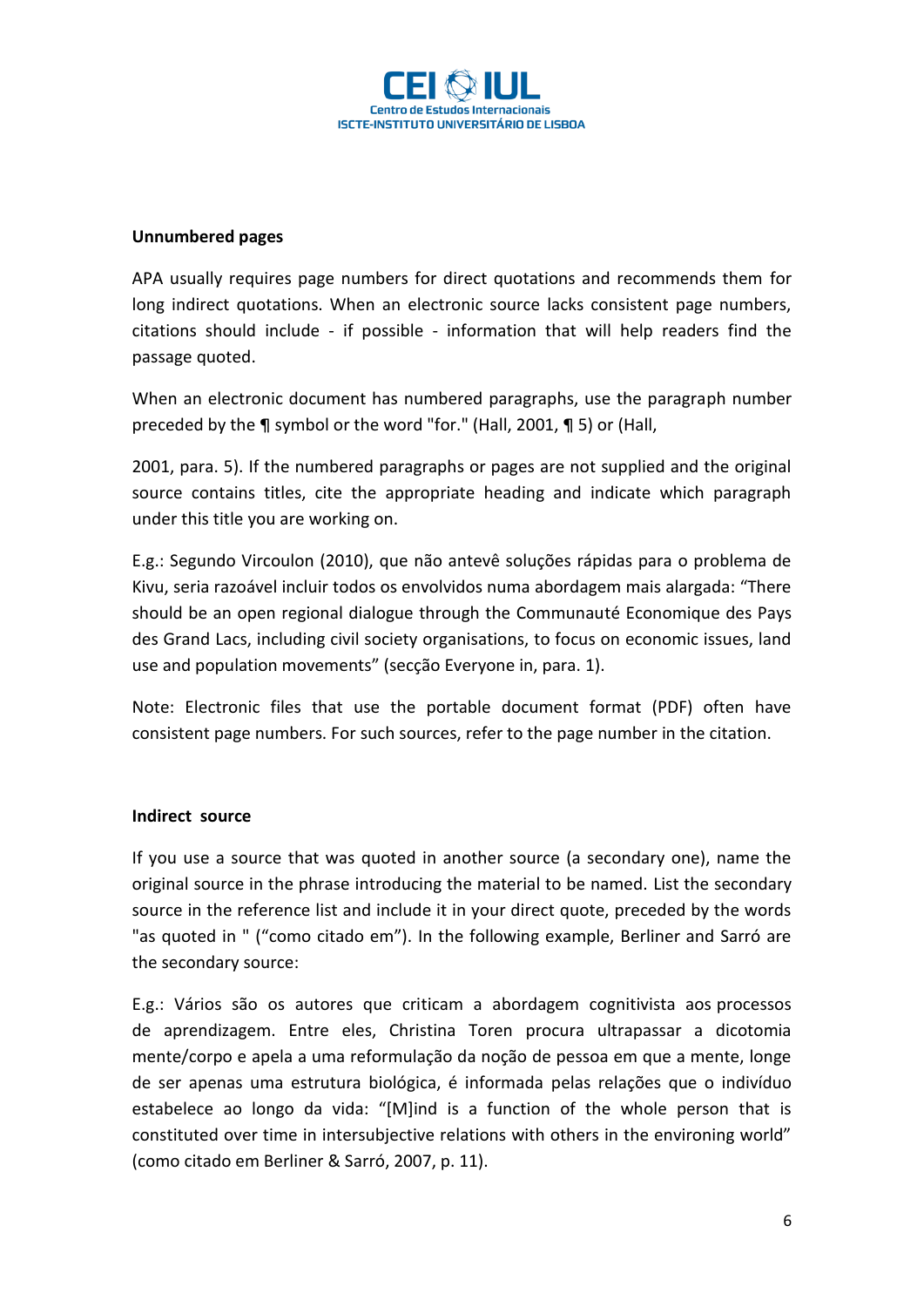

### **Two or more texts by the same author and the same year**

Identify texts by the same author (or the same two or more authors in the same order) with the same publication date by the suffixes "a," "b" and "c", and so forth after the year; repeat the year. The suffixes are assigned in the reference list, where these types of references are ordered alphabetically by title (of article, chapter or complete work), which comes immediately after the date.

E.g.: A forma como Fabian (1990b) construiu o seu livro sobre o poder desafia a estrutura tradicional das monografias.

Do not include individual statements in your reference list.

Phrases in foreign languages and stressed words (e.g. As to how) should be written in italics.

### **References**

### **Books**

### **One author**

E.g.: Fabian, J. (2000). Out of our minds. Reason and madness in the exploration of Central Africa. Berkley/Los Angeles: University of California Press.

### **Information about the publication**

Write the names of university publishers, but omit superfluous terms such as "editors." When the publisher is a university and the name of the state (city or province) is part of the university's name, do not repeat the name of the state / province / city when indicating the publisher. If the name of the author and publisher coincide, mark the word "author" as the name of the publisher.

E.g.: Yáñez Casal, A. (2005). Entre a dádiva e a mercadoria: Ensaio de antropologia económica. Amadora: Autor.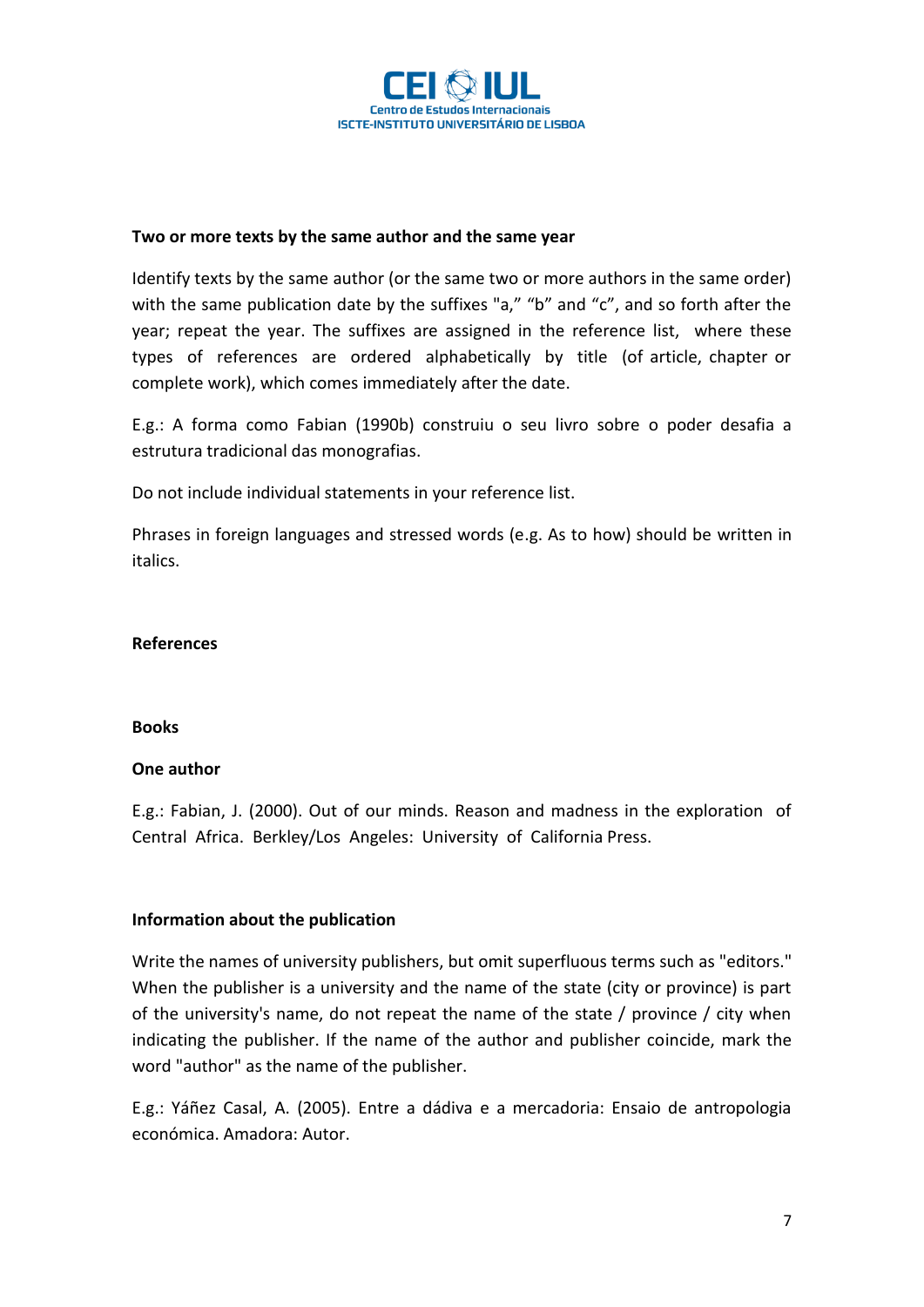

## **Multiple authors**

When the text has six authors, mention them all. When there are more than six authors, cite the first six and add "et al."

E.g. (1): Mintz, S. W., & Price, R. (1976). The birth of African-American culture. An anthropological perspective. Boston: Beacon Press.

E.g. (2): Nikiema, J. B., Ouattara, B., Sembde, R., Djierro, K., Compaore, M., Guissou, I. P., et al. (2010, Agosto 31). Promotion de la médecine traditionelle du Burkina Faso: essai de développement d'un medicament antidrépanocytaire, le FACA. African Health Monitor, special issue 14, African Traditional Medicine Day, pp. 52-57.

## **Corporate Author**

United Nations Development Programme. (2005). Human development report 2005. International cooperation at a crossroads: Aid, trade and security in an unequal world. New York: UNDP.

### **Author unidentified**

A diocese de Angola e do Congo: exposição ao Senhor Ministro das Colónias. (1915). Coimbra: Typographia França Amado.

### **Cited Items from an anthology or chapter in edited book**

Gini, R. (2010). African silences: Negotiating the story of France's colonial soldiers, 1914-2009. In Ben-Ze'ev, E., Gini, R., & Winter, J. (Eds.), Shadows of war. A social history of silence in the Twentieth Century (pp. 138-152). New York: Cambridge University Press.

### **Chapter reprinted or republished**

Sprague, S. F. (2002). Yoruba Photography: How the Yoruba see themselves. In K. Askew & R. R. Wilk (Eds.), The anthropology of media. A reader (pp. 172-186). Malden/Oxford: Blackwell Publishers (Original work published 1978).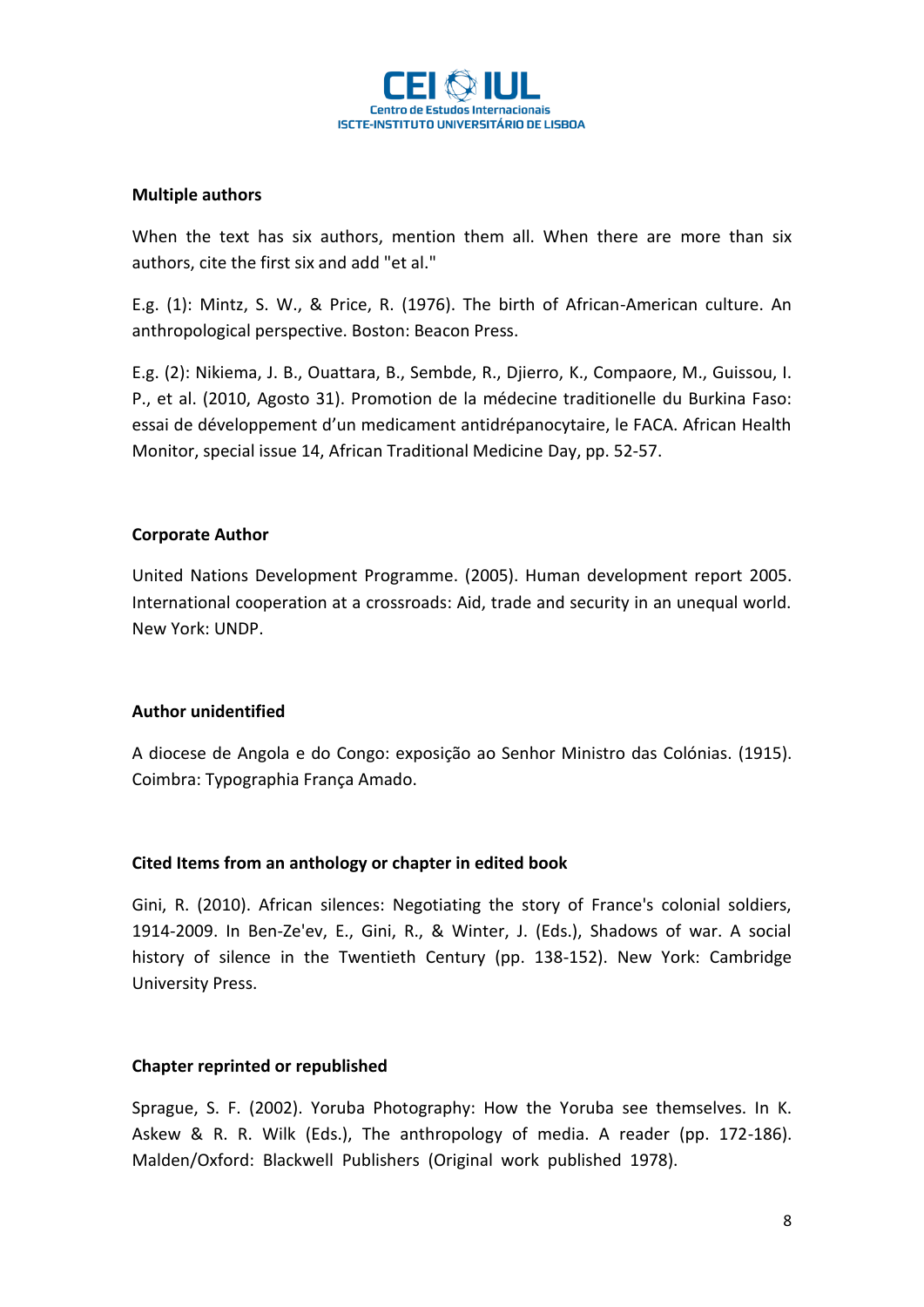

At the end of the entry put "Original work published" in parentheses, with the original date.

### **Chapter in volume of a series**

Goldman, M. (2007). How to learn in an Afro-Brazilian spirit possession religion: Ontology and multiplicity in candomblé. In D. Parkin (Series Ed) & D. Berliner & R. Sarró (Vol. Eds.) Methodology and history in anthropology: Vol 17. Learning religion: Anthropological approaches (pp. 103-119). New York/Oxford: Berghahn Books.

## **Citation of a multiple volume work**

Smelser, N. J., & Baltes, P. B. (Eds.) (2001). International encyclopedia of the social & behavioral sciences (Vols. 1-26). Oxford: Elsevier.

In a multiple volume work, the publication dates should appear on all volumes. The volume number should be included in parentheses immediately after the title of the book. Do not use full stop between the title and the information in brackets; end the title sentence, including volume information, with a full stop.

# **Citation from specific editions of a book (when not using the first edition)**

Turner, V. W. (1987). Schism and continuity in an African society. A study of Ndembu village life (4th ed.). Manchester: Manchester University Press.

Immediately after the title of a book, mention the issue in brackets (eg, "5th edition" or "ed. rev.") Do not use a full stop between the title and information in parentheses.

# **Translated works**

Fortes, M., & Evans-Pritchard, E. E. (Eds.). (1981) Sistemas políticos africanos (T. Brandão, Trad.). Lisboa: Fundação Calouste Gulbenkian (Obra original publicada em 1958).

The original publication date must be included as the last part of the entry and must be enclosed in parentheses, with the note "original work published" followed by the date.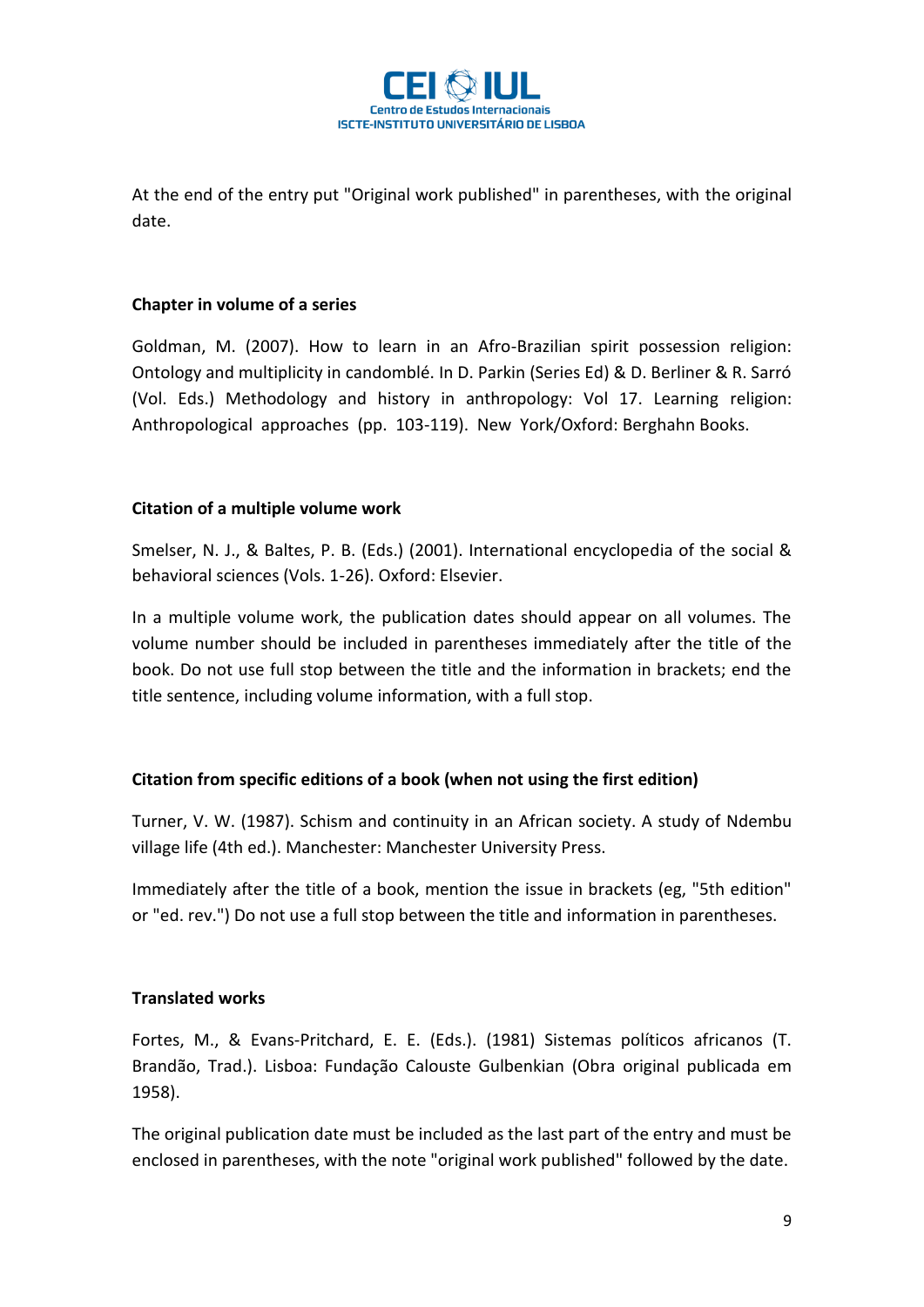

## **Proceedings / conference proceedings**

Martins, A. F. (1955). Condições de trabalho nas plantações de sisal e sua influência na saúde do trabalhador indígena. VII Assembleia técnica da Associação dos Produtos de Sisal de Moçambique. Discursos, comunicações, discussões (pp. 57-71), Braga: Livraria Cruz.

## **Citing articles in journals with discontinuous paging**

Pélissier, R. (2010) Império, lusofonia e "irmãos": Regards contrastés. Africana Studia, 14, pp. 325-341.

Since the pagination begins anew with each edition, you must include the number or date of publication in parentheses after the number of each volume. Please include a comma between the issue number and page number, but no comma between the italicized numbers in the volume and number of the edition. If the journal does not include numbers for the volume, include "pp. " before the page number, to indicate that the number refers to paging. Use "p." if the source is one page or less.

### **Citing articles in monthly periodicals**

Neves, T. (2010, Junho). Missão nas periferias de Nampula. Acção Missionária, p. 3.

### **Citing articles in weekly periodicals**

Saraiva, J. M., & Ochôa, R. (1998, Junho 20). Franceses combatem na Guiné. Expresso, p. 9.

### **Newspaper articles**

Smith, R. (2010, December 3). Visual culture out of Africa. The New York Times, p. C25.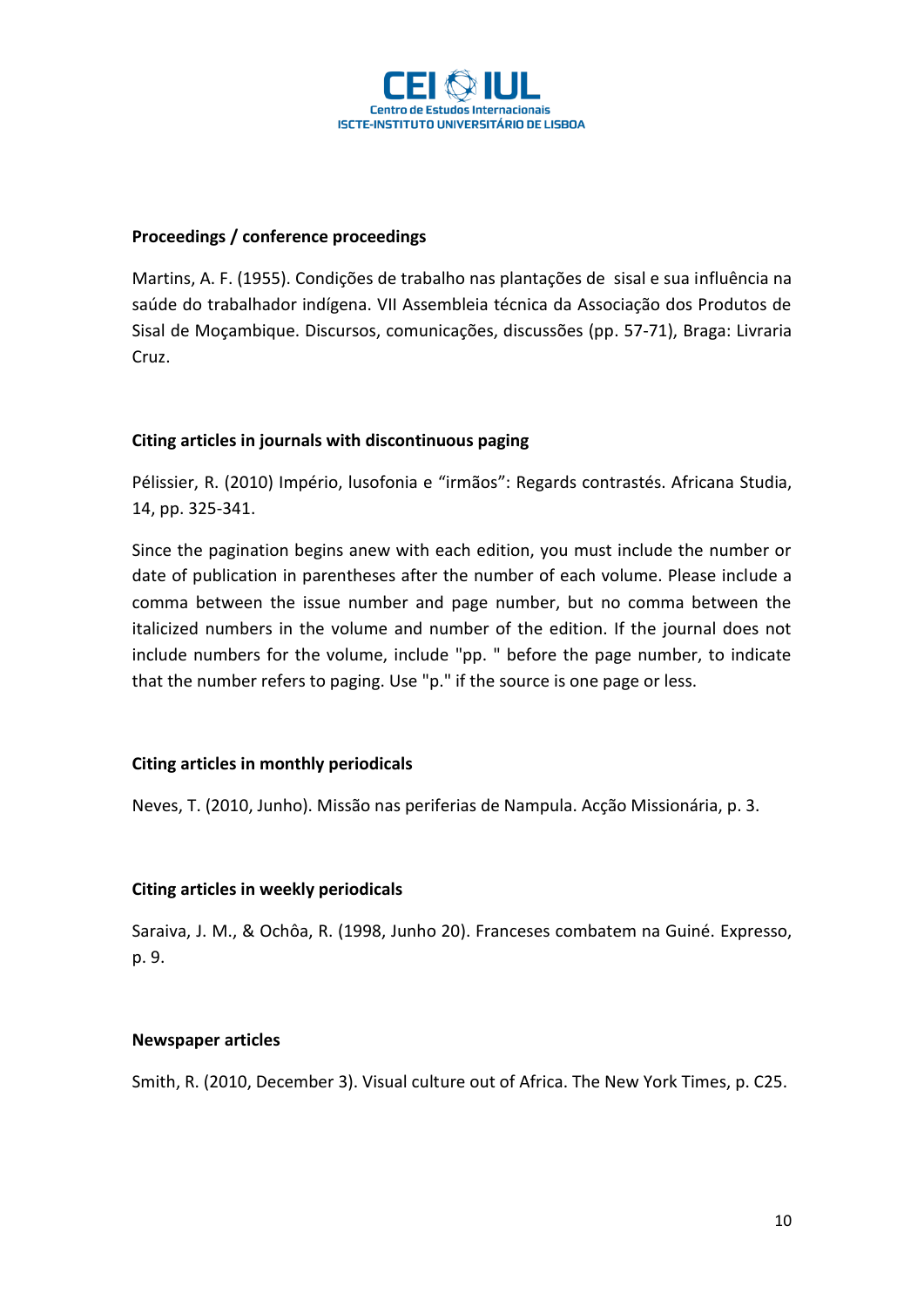

#### **Author unidentified**

Manifestação em Lisboa. Guineenses contra o Senegal. (1998, 13 Julho). Diário de Notícias, p. B8.

### **Reprinted or republished articles**

Gates, H. L. (1994). Authority, (white) power and the (black) critic; it's all greek to me. In N. B. Dirks, G. Eley & S. B. Ortner (Eds.), Culture/power/history: a reader in contemporary social theory. New Jersey/West Sussex: Princeton University Press (Reprinted from Cultural Critique, no. 7 (Fall 1987), 19-46).

At the end of the entry, add "reprinted from" in parentheses, noting the information from the original edition. Close with a period.

### **Ph.D. thesis dissertation / unpublished thesis**

Bordonaro, L. I. (2006). Living at the margins. Youth and modernity in the Bijagós Islands (Guinea-Bissau). Unpublished Ph.D. thesis, ISCTE – Instituto Universitário de Lisboa, Lisboa, Portugal.

Carvalheira, R. (2008). "Aproximar os homens e as culturas": Etnicidade e discursos sobre a cultura no universo associativo de Nouakchott, Mauritânia. Unpublished master's thesis, Instituto de Ciências Sociais, Universidade de Lisboa, Lisboa, Portugal.

### **Newspaper article / Internet-only journal**

Hooker, J. R. (1963). The anthropologists' frontier: The last phase of African exploitation. The Journal of Modern African Studies, 1(4), pp. 455-459. Accessed December 9, 2010, in http://www.jstor.org/stable/158878

Article on Internet - only bulletin Manji, F., & Kane, M. (2010, Novembro 30). Novas tecnologias e a ameaça à soberania na África. Pambazuka News, 34. Accessed December 10, 2010, in http://pambazuka.org/pt/category/features/69168